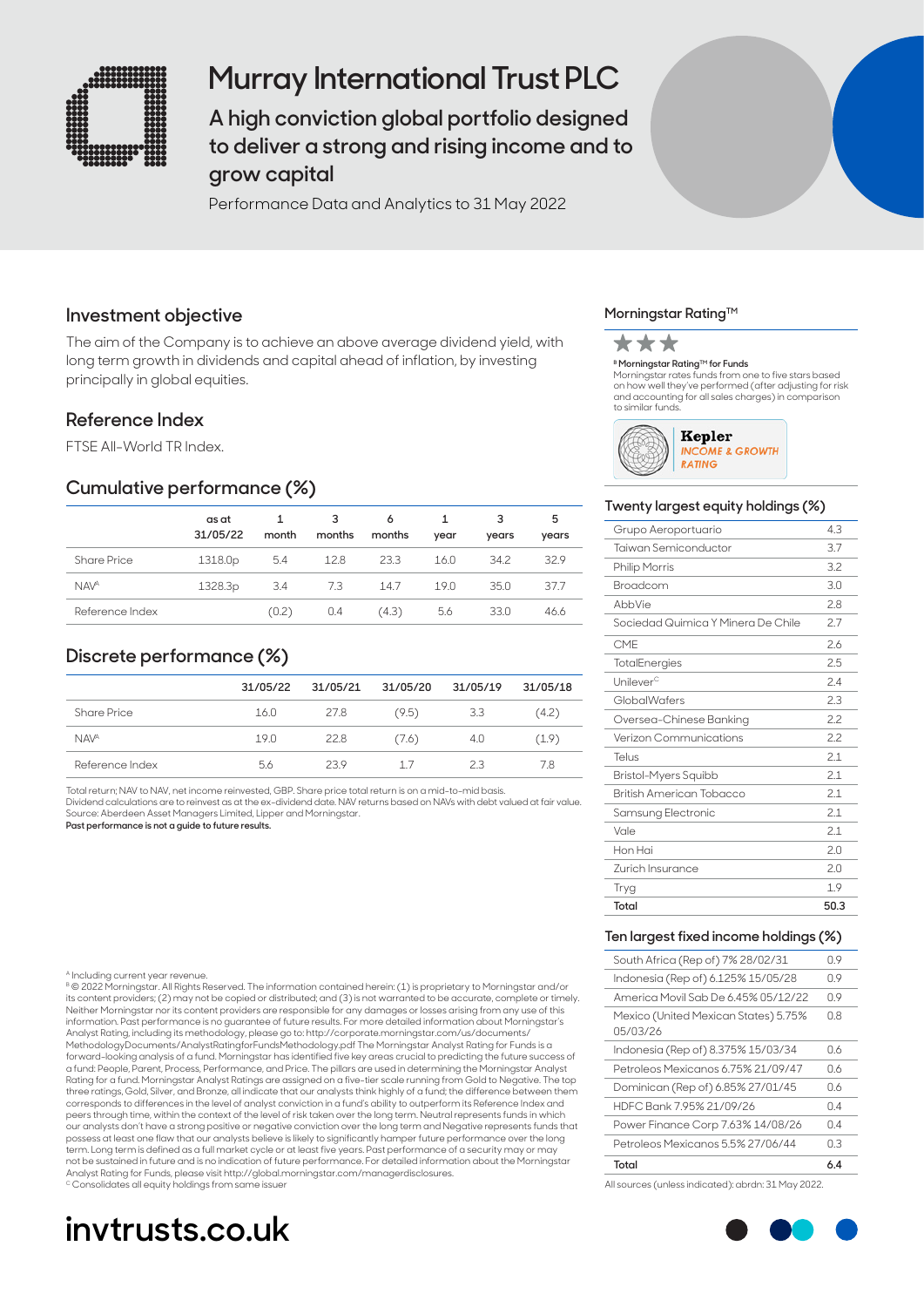# **Murray International Trust PLC**



## **1 Year Premium/Discount Chart (%)**

### **Fund managers' report**

### **Backdrop**

Inflation and interest rates dominated the financial backdrop over the period under review. As broad measures of inflation moved into double figures for the first time in forty years, the debate between politicians and policymakers intensified over what to do and who to blame. Consensus wisdom centred on supply disruptions related to the pandemic, surging energy prices following the Russian invasion of Ukraine, and increased labour immobility causing widespread shortages thereby fuelling wages increases. Yet as the world contemplated such economic disequilibrium, it would be naïve in the extreme not to acknowledge the influence and impacts of the monetary madness that has prevailed with the economic mis-management of the past twenty years. The grotesque distortion of quantitative easing has created the largest debt overhang the world has ever witnessed, the pandemic-induced bailout merely adding fuel to an already out-of-control monetary fire. So beyond supply and demand related inflation, perhaps the "monetary inflation" of the past twenty years is also beginning to come home to roost.

#### **Performance**

Global equity markets were essentially flat over the period. Yet such apparent tranquillity concealed intense volatility at times, with weakness in early May being reversed by month-end. Industrial holdings within the portfolio struggled to make much progress, where despite impressive earnings power, widespread concerns over slowing global economic growth kept the pressure on share prices. But overall, the portfolio performed well. Defensive positions in

#### **Fund managers' report continues overleaf**

D Expressed as a percentage of total costs divided by average daily net assets for the year ended 31 December 2021. The Ongoing Charges Figure (OCF) is the overall cost shown as a percentage of the value of the assets of the Company. It is made up of the Annual Management Fee and other charges. It does not include any costs associated with buying shares in the Company or the cost of buying and selling stocks within the Company. The OCF can help you compare the annual operating expenses of different Companies.

E Up to 31 December 2021 the annual fee was charged at 0.5% of net assets (ie excluding gearing) up to £1,200 million, and 0.425% of Net Assets above £1,200 million. With effect from 1 January 2022 the annual fee was changed to 0.5% of net assets (ie excluding gearing) up to £500 million, and 0.4% of Net Assets above £500 million.

F Calculated using the Company's historic net dividends and month end share price.

<sup>G</sup> Net gearing is defined as a percentage, with net debt (total debt less cash/cash equivalents) divided by shareholders' funds.

H The 'Active Share' percentage is a measure used to describe what proportion of the Company's holdings differ from the Reference Index index holdings.



#### **Total number of investments**

| Total                                    | 74 |
|------------------------------------------|----|
| Total Fixed Income Holdings in Portfolio | 19 |
| Total Equity Holdings in Portfolio       | 55 |

#### **Portfolio analysis (%)**

| Equities                         |       |
|----------------------------------|-------|
| Asia Pacific ex Japan            | 261   |
| North America                    | 25.9  |
| Europe ex UK                     | 20.3  |
| Latin America & Emerging Markets | 13.0  |
| United Kingdom                   | 5.7   |
| Africa                           | 09    |
| Fixed Income                     |       |
| Latin America & Emerging Markets | 3.5   |
| Asia Pacific ex Japan            | 26    |
| Africa                           | 09    |
| United Kingdom                   | 0.4   |
| Europe ex UK                     | OЗ    |
| Cash                             | 04    |
| Total                            | 100.0 |

#### **Key information Calendar**

| Year end                     | 31 December                        |
|------------------------------|------------------------------------|
| Accounts published           | March                              |
| Annual General<br>Meeting    | April                              |
| Dividend paid                | February, May,<br>August, November |
| <b>Fstablished</b>           | 1907                               |
| Fund manager                 | <b>Bruce Stout</b>                 |
| Ongoing charges <sup>D</sup> | 0.59%                              |
| Annual management<br>$fee^E$ | 0.5% (tiered)                      |
| Premium/(Discount)           | $(0.8)$ %                          |
| Yield <sup>F</sup>           | 4.2%                               |
| Net gearing <sup>G</sup>     | 11.6%                              |
| Active share <sup>н</sup>    | 97.8%                              |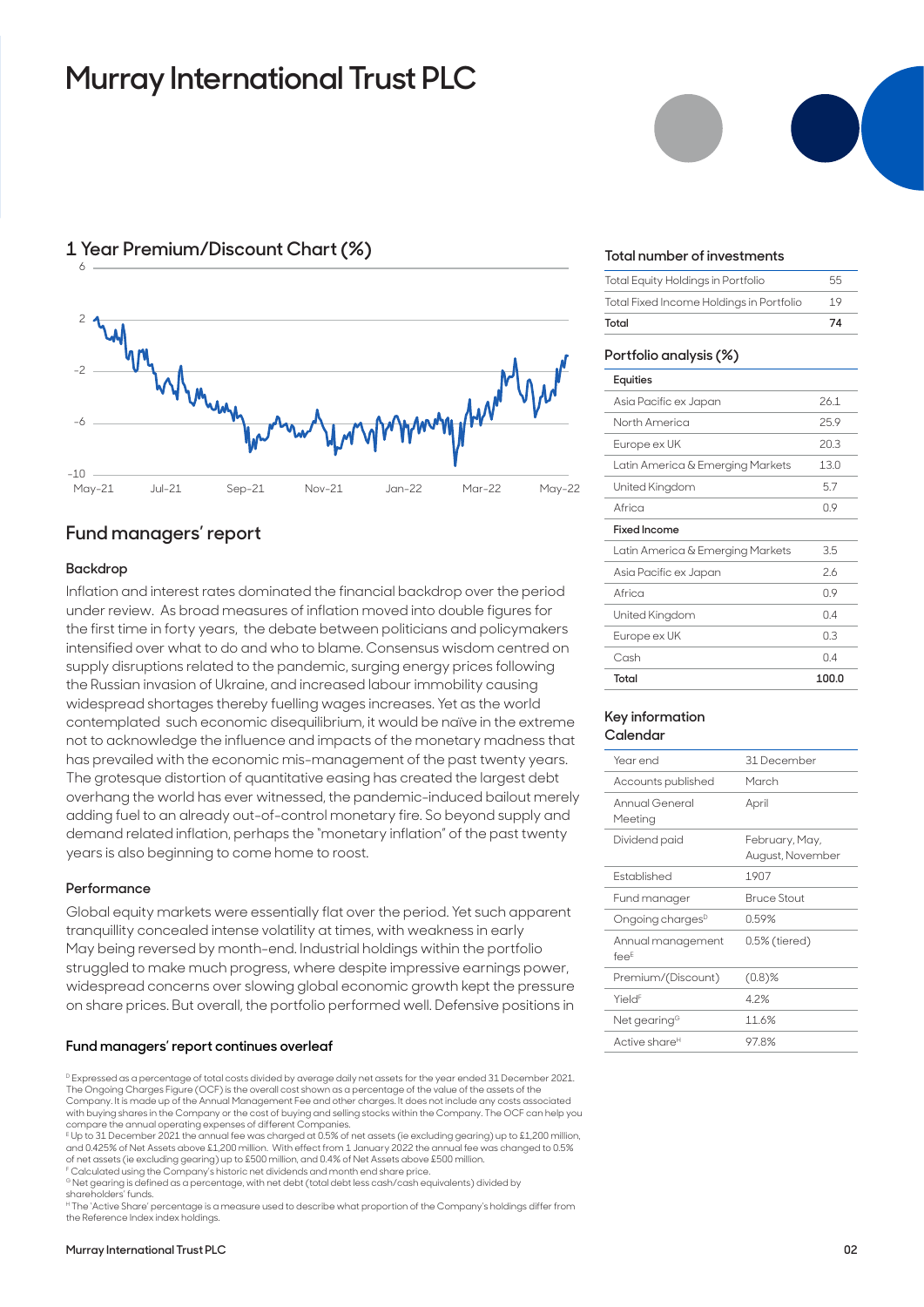# **Murray International Trust PLC**

## **Fund managers' report - continued**

real assets such as commodities, pipelines, telecommunications, infrastructure and energy moved higher as investors increasingly re-appraised the prospects and valuations of such sectors in an inflationary world. Solid exposures to Healthcare and Consumer Staples also performed well.

#### **Activity**

There was no transaction activity over the month

#### **Outlook**

Tough decisions lie ahead for central bank policymakers. With numerous global equity markets now wholly dependent on the drug of their accommodative monetary policies and repeated commitments to "do whatever it takes", the central banks in the Developed World must now face the "shocking truth" that, in reality, their mandate is to manage inflation and not asset prices! For a generation of investors this realisation may prove particularly unpalatable – for the current incumbents of central banks this task may prove beyond them. The sheer magnitude of outstanding debt suggests a decisive defence of price stability is unlikely to materialise under the current circumstances. Central banks may have announced "commitments" to raising interest rates, but a rise in interest rates above inflation rates ( to re-establish a real interest rate) appear a pipe-dream under current circumstances. Against this backdrop, increasingly impotent central banks may come under intense political pressure to "do more" despite the reality of being unable to "do much", hence prolonging economic uncertainty and the negative consequence that unchecked inflation has on currencies, wealth and prosperity. The portfolio will remain defensive with widespread emphasis on real assets.

**The risks outlined overleaf relating to gearing, exchange rate movements and emerging markets are particularly relevant to this trust but should be read in conjunction with all warnings and comments given. Important information overleaf**

|                            | $f{f}$  | ℅      |
|----------------------------|---------|--------|
| Equities                   | 1.701.6 | 102.1  |
| Fixed Income               | 1423    | 85     |
|                            | 1.843.9 | 1106   |
| Cash & cash equivalents    | 73      | 0.5    |
| Other Assets/(Liabilities) | 146     | 09     |
| Gross Assets               | 1.865.8 | 1120   |
| Debt                       | (199.9) | (12.0) |
| <b>Net Assets</b>          | 1.665.9 | 100.0  |

#### **AIFMD Leverage Limits**

| Gross Notional | 2 4 × |
|----------------|-------|
| Commitment     |       |

#### **Capital structure**

| Ordinary shares | 125,333,623 |
|-----------------|-------------|
| Treasury shares | 4.078.380   |

#### **Allocation of management fees and finance costs**

| Capital | 70% |
|---------|-----|
| Revenue | ≫∩? |

#### **Trading details**

| Reuters/Epic/<br>Bloomberg code | MYI                           |
|---------------------------------|-------------------------------|
| ISIN code                       | GB0006111909                  |
| Sedol code                      | 0611190                       |
| Stockbrokers                    | Stifel Nicolaus<br>Europe Ltd |
| Market makers                   | SETSmm                        |
|                                 |                               |

# **i**

#### **Factsheet**

Receive the factsheet by email as soon as it is available by registering at www.invtrusts.co.uk/#signup www.murray-intl.co.uk



**Contact Private investors**  0808 500 4000

#### **Institutional investors**

InvestmentTrustInvestorRelations-UK@ abrdn.com

+44 (0)20 7463 5971 +44 (0)131 222 1863